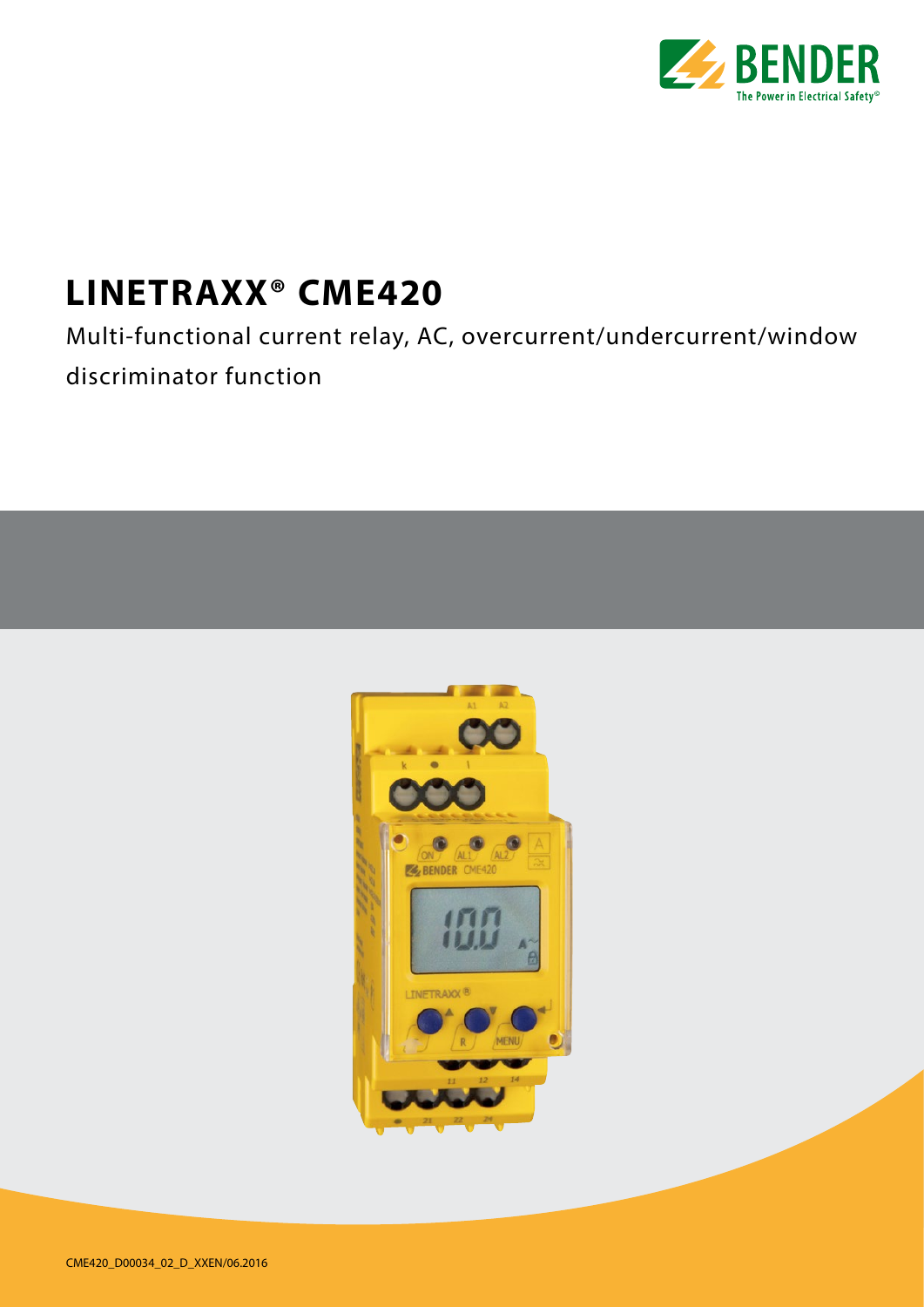## LINETRAXX® CME420

## **Multifunctional current relay for AC systems, overcurrent/undercurrent/window discriminator function**

 $\blacktriangleright$  BENDER



#### **LINETRAXX® CME420**

#### **Device features**

- Undercurrent and overcurrent monitoring in AC systems 0.1…16 A
- Indirect current monitoring with standard current transformers x/1 A, x/5 A, x/10 A
- Transformation ratio n allows adaptation to all standard current transformers x/1 A, x/5 A, x/10 A
- Different monitoring functions selectable  $<$  *I*,  $>$  *I* or  $<$  *I* $>$  *I*
- Start-up delay, response delay, delay on release
- Adjustable switching hysteresis
- r.m.s. value measurement (AC)
- Digital measured value display via multi-functional LC display
- LEDs: Power On, Alarm 1, Alarm 2
- Measured value memory for operating value
- Continuous self monitoring
- Internal test/reset button
- Two separate alarm relays (one changeover contact each)
- N/C or N/O operation and fault memory behaviour selectable
- Password protection for device setting
- Sealable transparent cover
- Two-module enclosure (36 mm)
- Push-wire terminal
- (two terminals per connection)
- RoHS compliant

## **Approvals**



#### **Product description**

The CME420 series current relays monitor undercurrent and overcurrent in AC systems as well as the current between two threshold values (window discriminator function). The currents are measured as r.m.s. values (AC). The currently measured value is continuously shown on the LC display. The measured value required to trigger the alarm relay is stored. Due to adjustable delay times, installation-specific characteristics, such as device-specific making currents, short-time current changes etc. can be considered. Current measurement is possible either directly or indirectly via standard current transformers x/1 A, x/5 A, x/10 A. External supply voltage is required.

### **Typical applications**

- Current consumption of motors, such as pumps, elevators, cranes
- Monitoring of lighting circuits, heating circuits, charging stations
- Monitoring of emergency lighting
- Monitoring of screw conveyors, e.g. in sewage plants
- Dust removal in wood working

#### **Function**

Once the supply voltage is applied, the start-up delay begins. Measured values changing during this time do not influence the switching state of the alarm relays.

The devices provide two separately adjustable measuring channels (overcurrent/undercurrent). When the measuring quantity exceeds the response value ("Alarm 1") or falls below the response value ("Alarm 2"), the time of the response delays "t<sub>on1/2</sub>" begins. Once the response delay has elapsed, the alarm relays switch and the alarm LEDs light up. When the measuring value exceeds or falls below the release value (response value plus hysteresis) after the alarm relays have switched, the selected release time "*t*off" begins. When "*t*off" has elapsed, the alarm relays switch back to their original state (fault memory inactive). When the fault memory is activated, the alarm relays remain in alarm position until the reset button is pressed.

#### **Standards**

The LINETRAXX® CME420 series complies with the requirements of the device standards: IEC 60255-6.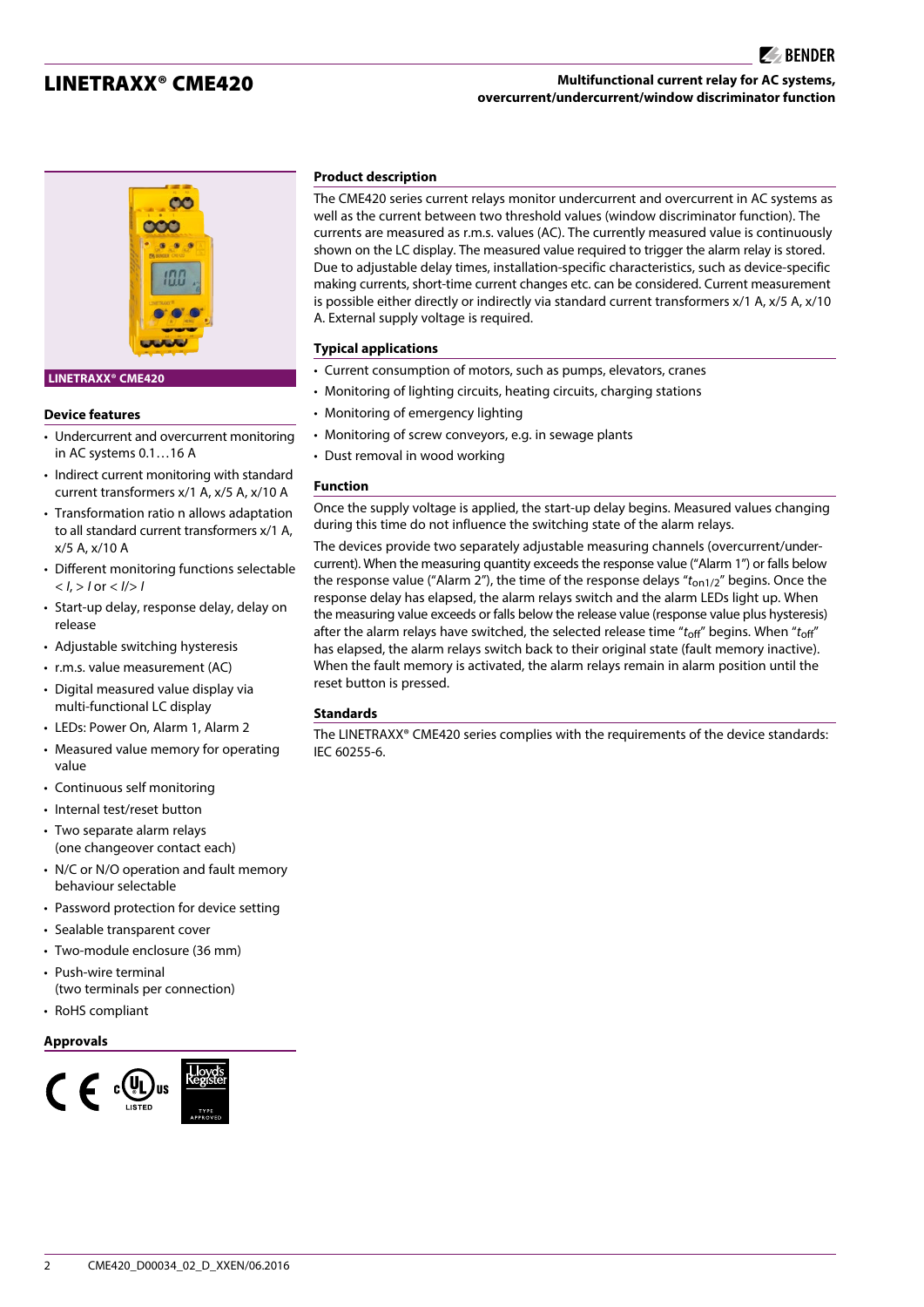





- **1 -** Power On LED "ON" (green); lights when supply voltage is applied and flashes in the event of system fault alarm
- **2 -** Alarm LED "AL1" (yellow): lights when the set response value is exceeded or flashes in the event of system fault alarm
- **3 -** Alarm LED "AL2" (yellow): lights when the value falls below the set response value or flashes in the event of system fault alarm
- **4 -** Multi-functional LC display
- **5 -** Test button "T":

Arrow up button: to change the measured value display, move upwards in the menu or to change parameters.

To call up the self test: press the button "T" >1.5 s

**6 -** Reset button "R":

Arrow down button: to change the measured value indication, move downwards in the menu or to change parameters

To delete stored alarms: press the button "T" >1.5 s

**7 -** "MENU" button:

Enter button: to confirm the measured value indication or to confirm changed parameters

 To call up the menu system, press the button "T" >1.5 s Press the ESC button >1.5 s to abort an action or to return to the previous menu level









- **1 -** Connection to the system/load being monitored
- **2 -** Supply voltage *U*S (see ordering information)
- **3 -** Alarm relay "K1": configurable for <*I*, >*I* or <*I*/>*I*/ERROR/TEST
- **4 -** Alarm relay "K2": configurable for <*I* , >*I* or <*I*/>*I*/ERROR/TEST
- **5 -** Line protection according to IEC 60364-4-43: 6 A fuse recommended. If being supplied from an IT system, both lines have to be protected by a fuse.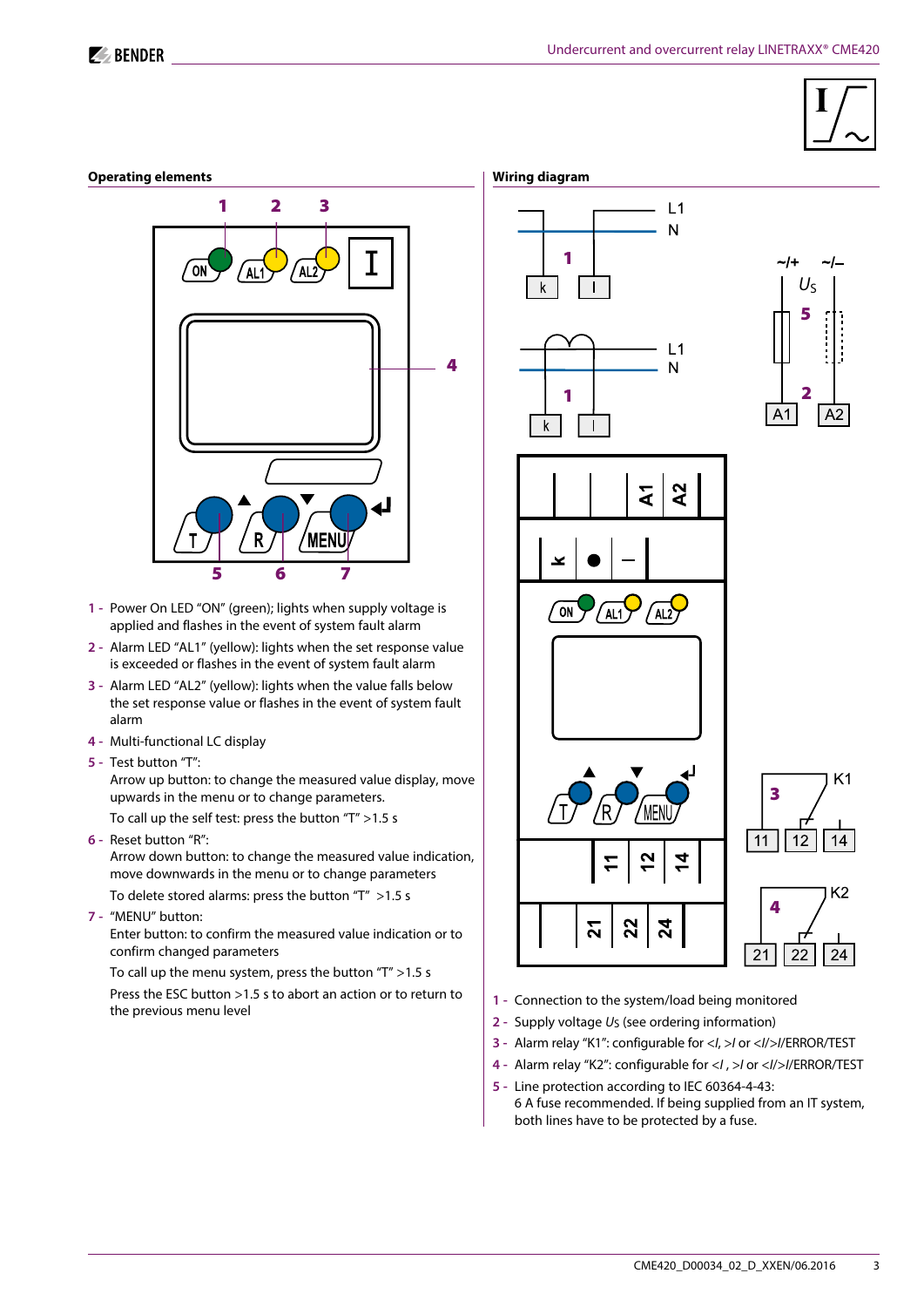## **Timing diagram current monitoring**

|                                                                                                | Start $\overline{a}$ | Overcurrent                            | Undercurrent                                                                                                                                                                                                                                                                         |
|------------------------------------------------------------------------------------------------|----------------------|----------------------------------------|--------------------------------------------------------------------------------------------------------------------------------------------------------------------------------------------------------------------------------------------------------------------------------------|
|                                                                                                | t<br>$\rightarrow$   | $t_{\sf an}$<br>$\Delta t \rightarrow$ | $\rightarrow$ $t_{\text{off}}$ $\leftarrow$ $\Delta t < t_{\text{an}}$ $\left  \begin{array}{c}   \ \ \text{+} \ \ \text{tan} \ \ \text{+} \end{array} \right $<br>+ $t_{\text{off}}$ + $\Delta t$ < $t_{\text{an}}$<br>+ $t_{\text{an}}$ + $\Delta t$<br>$\Delta t$ + $\rightarrow$ |
| Current<br>$>$ $\prime$<br>Hys                                                                 |                      |                                        |                                                                                                                                                                                                                                                                                      |
| Hys<br>$<$ $\cal I$                                                                            |                      |                                        |                                                                                                                                                                                                                                                                                      |
| Supply<br>$U_{\rm S}$<br>voltage                                                               |                      |                                        |                                                                                                                                                                                                                                                                                      |
| Alarm LEDs<br>" $ON"$                                                                          |                      |                                        |                                                                                                                                                                                                                                                                                      |
| " $AL1"$<br>" $AL2$ "                                                                          |                      |                                        |                                                                                                                                                                                                                                                                                      |
| $24\,$<br>Alarm relay<br>$21 - 22$<br>N/O operation<br>14<br>MEM off<br>$11 - 12$              |                      |                                        |                                                                                                                                                                                                                                                                                      |
| $\overline{24}$<br>$21 - 22$<br>Alarm relay<br>N/C operation<br>$14\,$<br>MEM off<br>$11 - 12$ |                      |                                        |                                                                                                                                                                                                                                                                                      |
| 24<br>Alarm relay<br>$21 - 22$<br>N/O operation<br>14<br>MEM on<br>$11 - 12$                   |                      |                                        |                                                                                                                                                                                                                                                                                      |
| 24<br>Alarm relay<br>$21 - 22$<br>N/C operation<br>14<br>MEM on<br>$11 - 12$                   |                      |                                        | H                                                                                                                                                                                                                                                                                    |

*t* **-** Start-up delay

*t***an -** Response time

Operating time (*t*ae) + Response delay (*t*an 1/2)

*t***off -** Delay on release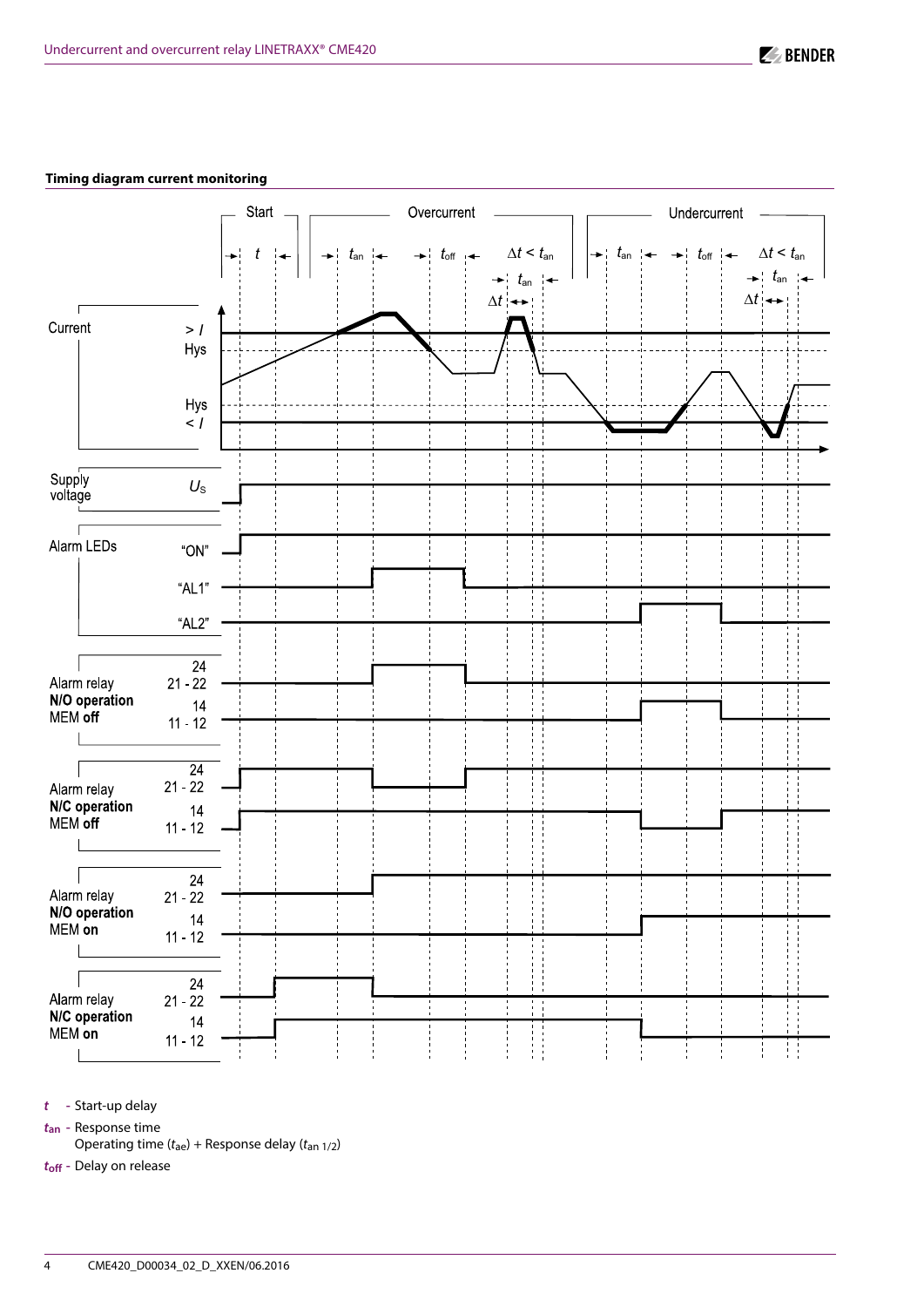## **Technical data**

| Insulation coordination acc. to IEC 60664-1/IEC 60664-3                  |                                               |
|--------------------------------------------------------------------------|-----------------------------------------------|
| Rated insulation voltage                                                 | 250 V                                         |
| Rated impulse voltage/overvoltage category                               | 4 kV/III                                      |
| pollution degree                                                         |                                               |
| Protective separation (reinforced insulation) between<br>22, 24)         | $(A1, A2) - (k, l) - (11, 12, 14) - (21,$     |
| Maximum nominal voltage of the system being monitored                    |                                               |
| when the conductor being monitored is directly connected:                |                                               |
| With protective separation                                               | AC 230 V                                      |
| Without protective separation                                            | AC 400 V                                      |
| <b>Supply voltage</b>                                                    |                                               |
| CME420-D-1:                                                              |                                               |
| Supply voltage Us                                                        | AC 1672 V/DC 9.694 V                          |
| Frequency range U <sub>S</sub>                                           | 42460 Hz                                      |
| CME420-D-2:                                                              |                                               |
| Supply voltage Us                                                        | AC/DC 70300 V                                 |
| Frequency range Us                                                       | 42460 Hz                                      |
| Power consumption                                                        | $\leq 4 VA$                                   |
| <b>Measuring circuit</b>                                                 |                                               |
| Measuring range (r.m.s. value, screw-type terminal)                      | AC 0.0516 A                                   |
| Measuring range (r.m.s. value, push-wire terminal)                       | AC 0.0512 A                                   |
| Overload capability $<$ 1 s                                              | 40 A                                          |
| Rated frequency f <sub>n</sub>                                           | 422000 Hz                                     |
| <b>Response values</b>                                                   |                                               |
| <b>Undercurrent</b>                                                      |                                               |
| Undercurrent <td></td>                                                   |                                               |
| Push-wire terminal                                                       | AC $0.112A(1A)^*$                             |
| Screw-type terminal                                                      | AC $0.116A(1A)^*$                             |
| or external current transformer                                          |                                               |
| Undercurrent < $I$ (prewarning $I_1$ )                                   | $100200\%$ (150 %)*                           |
| <b>Overcurrent</b>                                                       |                                               |
| Overcurrent $> I$ (alarm $I_2$ ), direct connection:                     |                                               |
| Push-wire terminal                                                       | AC 0.112 A (1 A)*                             |
| Screw-type terminal                                                      | AC $0.116A(1A)^*$                             |
| or external current transformer                                          |                                               |
| Overcurrent $>$ / (prewarning $I_1$ )                                    | $10100\%$ (50 %)*                             |
| <b>Others</b>                                                            |                                               |
| <b>External current transformer</b>                                      | x/1 A, x/5 A, x/10 A                          |
| Transformation ratio factor n                                            | $12000(1)$ *                                  |
| Relative percentage error at 50/60 Hz                                    | $\pm$ 3 %, $\pm$ 2 digits                     |
| Relative percentage error in the range of 422000 Hz<br><b>Hysteresis</b> | $\pm$ 5 %, $\pm$ 2 digits<br>$1040\%$ (15 %)* |
|                                                                          |                                               |
| <b>Specified time</b>                                                    |                                               |
| Starting delay                                                           | $0300 s (0.5 s)^*$                            |
| Response delay t <sub>on1</sub>                                          | $0300 s (1 s)^*$                              |
| Response delay ton2<br>Delay on release toff                             | $0300 s (0 s)^*$<br>$0300 s (1 s)^*$          |
| Operating time tae                                                       | $\leq$ 70 ms                                  |
| Response time tan                                                        | $t_{\rm an} = t_{\rm ae} + t_{\rm on 1/2}$    |
| Recovery time tb                                                         | $\leq$ 300 ms                                 |

| Displays, memory                                                                   |                                                     |         |                                               |                           |                           |
|------------------------------------------------------------------------------------|-----------------------------------------------------|---------|-----------------------------------------------|---------------------------|---------------------------|
| <b>Display</b>                                                                     |                                                     |         | LC display, multi-functional, not illuminated |                           |                           |
| Measuring range measured value x transformation ratio factor                       |                                                     |         |                                               | AC 0.0116 A x n           |                           |
| Operating error at 50/60 Hz                                                        |                                                     |         |                                               |                           | $\pm$ 3 %, $\pm$ 2 digits |
| Operating error in the range of 422000 Hz                                          |                                                     |         |                                               |                           | $\pm$ 5 %, $\pm$ 2 digits |
| Measured-value memory (HiS) for the first alarm value                              |                                                     |         | data record measured values                   |                           |                           |
| Password                                                                           |                                                     |         |                                               | $Off/0999$ (Off)*         |                           |
| Fault memory (M) alarm relay                                                       |                                                     |         |                                               |                           | on/off (on)*              |
| <b>Switching elements</b>                                                          |                                                     |         |                                               |                           |                           |
| Number                                                                             | 2 relays, with one changeover contact each (K1, K2) |         |                                               |                           |                           |
| N/C operation n.c./N/O operation n.o. (N/C operation n.c.)*<br>Operating principle |                                                     |         |                                               |                           |                           |
| Electrical service life under rated operating conditions                           |                                                     |         | 10000 switching operations                    |                           |                           |
| Contact data acc. to IEC 60947-5-1:                                                |                                                     |         |                                               |                           |                           |
| Utilization category                                                               | $AC-13$                                             | $AC-14$ | $DC-12$                                       | $DC-12$                   | DC-12                     |
| Rated operational voltage                                                          | 230 V                                               | 230 V   | 24 V                                          | 110V                      | 220 V                     |
| Rated operational current                                                          | 5 A                                                 | 3 A     | 1 A                                           | 0.2A                      | 0.1A                      |
| Minimum contact load                                                               |                                                     |         |                                               | 1 mA at AC/DC $\geq$ 10 V |                           |
| <b>Environment/EMC</b>                                                             |                                                     |         |                                               |                           |                           |
| <b>EMC</b>                                                                         |                                                     |         |                                               |                           | IEC 61326                 |
| Operating temperature                                                              |                                                     |         |                                               |                           | $-25+55$ °C               |
| Classification of climatic conditions acc. to IEC 60721:                           |                                                     |         |                                               |                           |                           |
| Stationary use (IEC 60721-3-3)                                                     | 3K5 (except condensation and formation of ice)      |         |                                               |                           |                           |
| Transportation (IEC 60721-3-2)                                                     | 2K3 (except condensation and formation of ice)      |         |                                               |                           |                           |
| Storage (IEC 60721-3-1)                                                            | 1K4 (except condensation and formation of ice)      |         |                                               |                           |                           |
| Classification of mechanical conditions acc. to IEC 60721:                         |                                                     |         |                                               |                           |                           |
| Stationary use (IEC 60721-3-3)                                                     |                                                     |         |                                               |                           | 3M4                       |
| Transportation (IEC 60721-3-2)                                                     |                                                     |         |                                               |                           | 2M2                       |
| Storage (IEC 60721-3-1)                                                            |                                                     |         |                                               |                           | 1M <sub>3</sub>           |
|                                                                                    |                                                     |         |                                               |                           |                           |
| Connection                                                                         |                                                     |         |                                               |                           |                           |
| Connection                                                                         |                                                     |         |                                               | push-wire terminals       |                           |
| Connection properties:                                                             |                                                     |         |                                               |                           |                           |
| rigid                                                                              |                                                     |         | $0.22.5$ mm <sup>2</sup> (AWG 2414)           |                           |                           |
| flexible without ferrule                                                           |                                                     |         | $0.752.5$ mm <sup>2</sup> (AWG 1914)          |                           |                           |
| flexible with ferrule                                                              |                                                     |         | $0.21.5$ mm <sup>2</sup> (AWG 2416)           |                           |                           |
| Stripping length                                                                   |                                                     |         |                                               |                           | $10 \text{ mm}$           |
| Opening force                                                                      |                                                     |         |                                               |                           | 50 N                      |
| Test opening, diameter                                                             |                                                     |         |                                               |                           | $2.1 \text{ mm}$          |
| <b>Other</b>                                                                       |                                                     |         |                                               |                           |                           |
| Operating mode                                                                     |                                                     |         |                                               | continuous operation      |                           |
| Position                                                                           |                                                     |         |                                               |                           | any position              |
| Degree of protection DIN EN 60529, internal components                             |                                                     |         |                                               |                           | <b>IP30</b>               |
| Degree of protection DIN EN 60529, terminals                                       |                                                     |         |                                               |                           | <b>IP20</b>               |
| <b>Enclosure material</b>                                                          |                                                     |         |                                               |                           | polycarbonate             |
| Flammability class                                                                 |                                                     |         |                                               |                           | UL94 V-0                  |
| DIN rail mounting acc. to                                                          |                                                     |         |                                               |                           | IEC 60715                 |
| Screw fixing                                                                       |                                                     |         |                                               | 2 x M4 with mounting clip |                           |
| Documentation number                                                               |                                                     |         |                                               |                           | D00034                    |
| Weight                                                                             |                                                     |         |                                               |                           | $\leq 160$ g              |

( )\* = factory setting